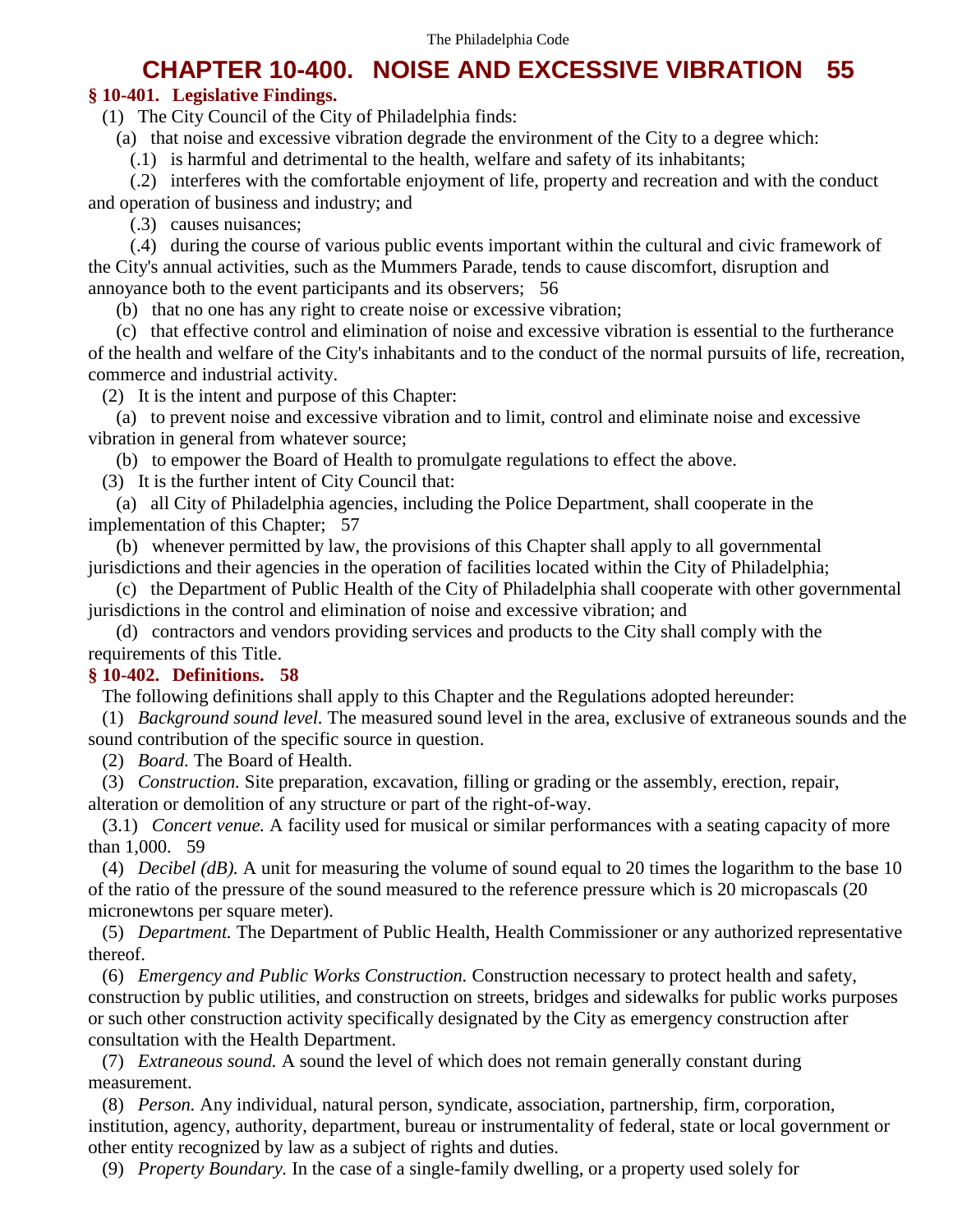non-residential purposes, the legal property line. In the case of a structure containing two-family, multi-family or other non-single- family residential dwellings, the legal property line and any partition between separately occupied units within the property.

(10) *Public Right-of-Way.* Property to which the public has a legal right of access including, but not limited to, public sidewalks and streets and public parks, but not including buildings.

(11) *Regular Construction.* Construction between the hours of 7 a.m. and 8 p.m., Monday through Friday, or between the hours of 8 a.m. and 8 p.m. on weekends and legal, national or state holidays.

(12) *Siren.* A device manually or electrically operated for producing a penetrating warning sound.

(13) *Residential property.* Any portion of any property at which people reside on a permanent basis, including exterior portions of the property and the common areas of a multi-unit residential property. 60

(14) *Sound.* An oscillation in pressure, particle displacement, particle velocity or other physical parameter in a medium with internal forces that causes compression and rarefaction of that medium.

(15) *Sound Level Meter.* An instrument used to measure sound pressure levels.

(16) *Unamplified Human Voice.* Human vocal sound that is not amplified by any mechanical or electronic means.

(17) *Vibration.* An oscillatory motion of solid bodies of deterministic or random nature described by displacement, velocity or acceleration with respect to a given reference point.

#### **§ 10-403. Prohibited Conduct. 61**

(1) *Sound Near Protected Facilities.* No person shall create or cause, or permit the creation of, sound that exceeds 3 decibels above background level measured at the property boundary of any hospital, nursing home, house of worship, courthouse, school, library or day care facility. This provision shall apply, notwithstanding the potential applicability of a less restrictive standard in this Chapter.

(2) *Sound From Residential Properties.* No person shall create or cause, or permit the creation of, sound originating from a residential property audible at a distance greater than one hundred feet from the property boundary or that exceeds 3 decibels above background level measured beyond the property boundary except for the following:

(a) the operation of lawn maintenance equipment between the hours of 8 a.m. and 8 p.m., provided the equipment is functioning within manufacturer's specifications and with sound-reducing equipment in use and in proper operating condition;

(b) sound originating from an air conditioning or refrigeration unit or system; sound from such a source shall not exceed:

(i) 5 decibels above background level measured at the property boundary of the nearest occupied residential property;

(ii) 10 decibels above background level measured at the property boundary of the nearest occupied non-residential property;

(c) sound from animals, to which the restrictions of paragraph (6) apply; and

(d) the unamplified human voice.

(3) *Sound From Non-Residential Properties.* No person shall create or cause, or permit the creation of, sound originating from a property used for a non-residential purpose that exceeds:

(a) 5 decibels above background level measured at the property boundary of the nearest occupied residential property; or

(b) 10 decibels above background level measured at the property boundary of the nearest occupied nonresidential property.

(4) *Special Assembly Occupancies.* No person shall create or cause, or permit the creation of, sound originating from a special assembly occupancy, as defined under Subcode B (The Building Code) of Title 4 of this Code, audible at a distance greater than one hundred feet from the property boundary of such special assembly occupancy. This subparagraph shall apply regardless whether it is more restrictive than the limitations imposed by paragraph (3) of this Section.

(5) *Sound From Concert Venues and Stadia.* No person shall create or cause, or permit the creation of, sound originating from a concert venue or stadium that contributes to a total sound level, exclusive of extraneous sounds, that exceeds 70 decibels measured at the property boundary of the nearest occupied residential property.

(6) *Animal Sounds.* No person shall cause or permit more than 5 expressions of sound from one or more animals (such as individual barks from one or more dogs) during a five minute period from any property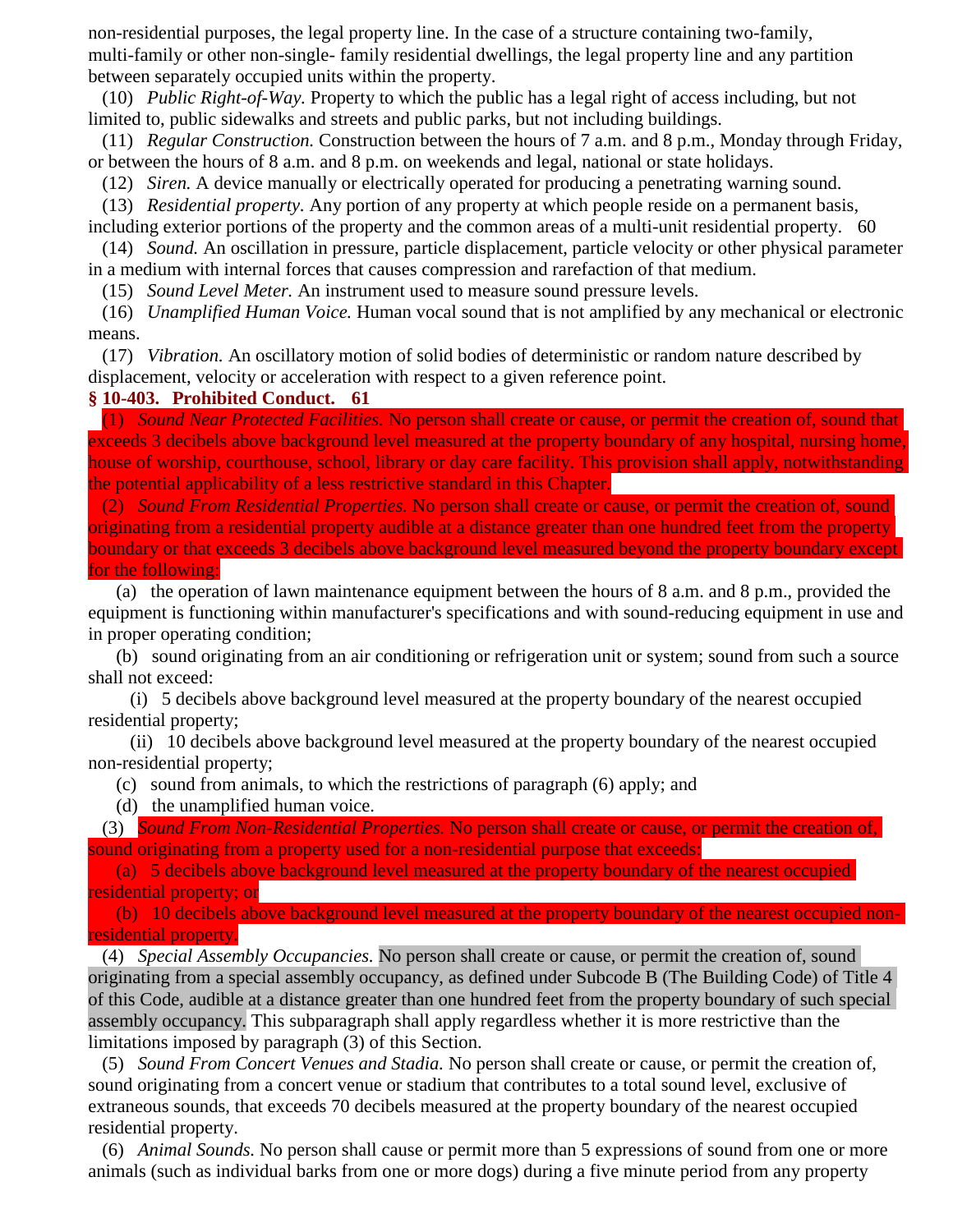audible at a distance greater than 50 feet from the property boundary. This shall not apply to zoos, veterinary hospitals or clinics, animal shelters, a circus or other licensed entertainment venue, or a facility used for educational or scientific purposes, such as schools and laboratories.

(7) *Sound Created In The Right-Of-Way.* No person shall create or cause, or permit the creation of, sound in the public right-of-way:

(a) abutting a residential property by amplification from a radio, tape player or similar device between the hours of 9 p.m. and 8 a.m., unless used in connection with an earplug or earphones which will prevent significant emanation of sound from such device; or

(b) that exceeds the levels permissible for sound emanating from property directly abutting such portion of the right-of-way.

(c) The limitations of this paragraph shall not apply to a Demonstration for which a permit has been obtained pursuant to the City's "Regulation Governing Permits For Demonstrations On City Property". The Department of Health may adopt, by regulation, additional limitations applicable to public demonstrations and sound-making activity in the right-of-way.

(8) *Exception for Construction Activity.* The restrictions of paragraphs (1) through (5) and 7(b) do not apply to regular construction and emergency and public works construction, provided that all equipment used in connection with such construction is maintained and operated in compliance with all applicable law.

(9) *Amplified Devices on Public Transportation.* No radio, tape player or other similar amplified device may be used on a public transportation vehicle unless the user of the device utilizes an earplug or earphones that prevent anything other than minimal sound to emanate beyond the user.

### (10) *Sirens.*

(a) Sirens shall be operated only during emergency situations. No siren shall exceed 128 decibels more than 10 feet from the source.

(b) No anti-theft or anti-intruder alarm system siren, whether for a home or a vehicle, shall sound, either continuously or intermittently, for a course of more than 15 minutes or for more than 15 minutes in a one hour period. All such sirens shall be equipped with a reset device that causes automatic shutoff 15 minutes after the start of the alarm.

(11) *Excessive Vibration.* No person shall create or cause, or permit the creation of, vibration levels that exceed 0.15 inches per second beyond any property boundary or 30 yards from any moving source.

- (12) *Exemptions.* 62 The provisions of this Section shall not apply to the following:
	- (a) Aircraft;
	- (b) Airport and railroad operations;
	- (c) Licensed fireworks displays;

(d) Sounds lasting no more than 5 minutes in any one hour created by bells, chimes, carillons, or the human voice, or by electronic or mechanical devices that reproduce such sounds, while used in connection with a religious institution;

(e) Sounds created by school bells or chimes or by electronic or mechanical devices when used by schools to reproduce such sounds; and

(f) Sounds lasting no more than 5 minutes in any one hour created by a clock or bell tower to mark time through the use of bells or chimes or electronic or mechanical devices that reproduce such sounds.

## **§ 10-404. Enforcement. 63**

(1) The Department of Public Health, the Police Department, and the Department of Licenses and Inspections shall have the power to effect compliance with this Chapter and any Regulations adopted hereunder, by:

(a) issuance of a Code Violation Notice under the provisions of Section 1-112 of this Code; and

- (b) initiation, through the Law Department, of appropriate legal proceedings:
	- (.1) for the imposition of a penalty under this Chapter; or

(.2) in order to prevent, restrain or abate noise or excessive vibration prohibited by this Chapter or Regulations adopted hereunder, or the violation of the provisions of any order made under Section 10-409.

(2) In addition, the Department shall have the authority to issue an order pursuant to Section 10-409 commanding all necessary actions or forebearances, and specifying a maximum period of time for the installation of any equipment or any other measures necessary to achieve compliance.

(3) Continuing violations of this Chapter, any Regulation adopted hereunder, or any order of the Department made hereunder are hereby declared to be a public nuisance per se. Where the Department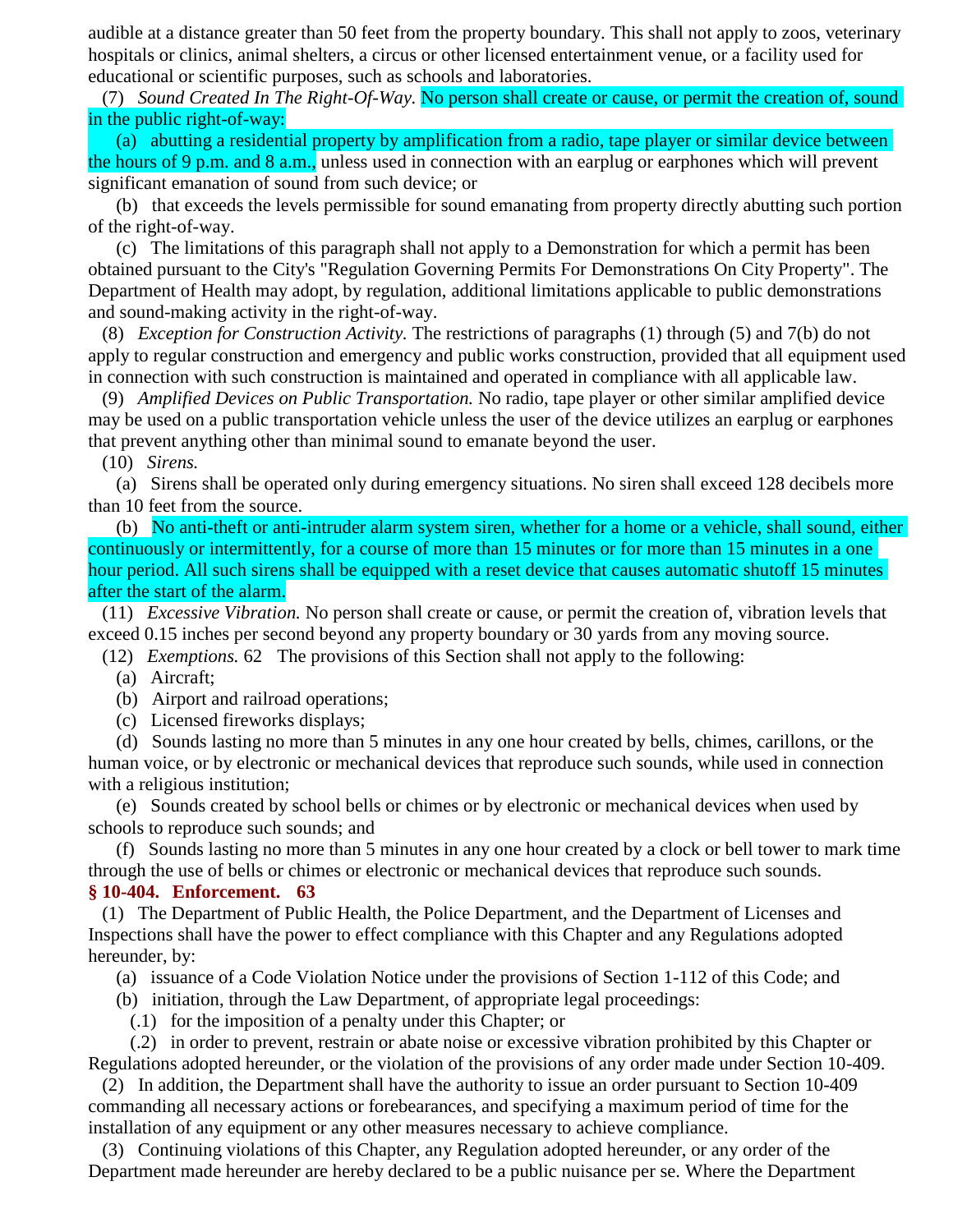determines that a nuisance exists, the Department, in addition to or in lieu of invoking any other sanction or remedial procedure provided, may certify the existence of a nuisance per se, to the Department of Licenses and Inspections, which shall provide notice of the certification to the violator and itself or by contract abate and remove the violation; charge the cost of the abatement or removal to the person responsible therefore; and with the approval of the Law Department, collect the cost by lien or otherwise as may be authorized by law.

(4) The imposition of any penalty under this Chapter shall not prevent the City from instituting any appropriate administrative action or proceeding or any action at law or equity to require compliance with the provisions of this Chapter, regulations adopted hereunder, or administrative orders and determinations made hereunder.

## **§ 10-405. Additional Powers and Duties of The Department of Public Health. 64**

The powers and duties to be exercised by Department of Public Health shall include the following:

(1) The Department shall investigate complaints about noise or excessive vibration, make observations and maintain surveillance of the discharge or escape of noise or excessive vibration. The names and addresses of complainants shall be kept confidential by the Department.

(2) The Department may inspect from time to time any installation, premises, equipment, devices and appurtenances thereto that may, can or do cause noise or excessive vibration, and the Department may take measurements and make analyses of such noise or excessive vibration. Where directed, the owner shall provide assistance in obtaining normal operating conditions during periods of measurement.

(3) The Department shall prescribe standard methods and procedures for the measurement and the analysis of sound and vibration, as may be required or necessary to evaluate performance and compliance with this Chapter and Regulations adopted hereunder.

(4) The Department may require from the owner of any source of sound and/or vibration which may be or is in excess of that permitted by this Chapter or the Regulations adopted hereunder, such information, plans, specifications, analyses, performance data and tests or examinations as will disclose the nature, effects, extent, quantity or degree of sound or vibration which are or may be discharged from such source.

(5) The Department may order the owner, lessee or his agent, of any applicable facility, to conduct at his expense such tests as are necessary in the opinion of the Department to determine whether such facility is in compliance with this Chapter and the Regulations adopted hereunder. Test results shall be submitted to the Department within 10 days after the tests are completed. Such tests shall be conducted by professionally competent personnel and in a manner approved by the Department and subject to witness by the Department.

(6) The Department may require the submission of information on the sources of sound or vibration which may be or is in excess of that permitted by this Chapter or the Regulations adopted hereunder, including the nature, characteristics, intensity and frequency, the period of operation, the effects and the location of such sources.

(7) The Department may classify sources and identify those which tend to create noise or excessive vibration problems. At such designated sources, it may order the installation and operation of testing or measuring equipment or other measures to detect noise or excessive vibration, on a continuous or periodic basis, to determine the intensity and frequency, and to record this information on time charts subject to inspection by the Department. It may require that the installations be equipped to activate alarms, control equipment, and process regulators.

(8) The Department may require the designation of a person, or persons, to be responsible for noise or excessive vibration control operations and the submission of reports and information.

(9) The Department may approve improvement plans and schedules for compliance for the renovation of existing equipment, the installation of new systems of noise or excessive vibration control, or a change in basic processes. The Department may establish special operational requirements necessary to minimize noise or excessive vibration during this period as a condition of approval. Violations of these conditions shall be considered a violation of this Chapter. The existence of such an approved improvement plan will have no bearing on any violations due to conditions not covered by the plan.

(10) The Department shall conduct or contract for the in-service training of its personnel in the observation and measurement of sound and vibration.

(11) The Health Commissioner, or his designee, shall administratively hear objections to orders of the Department where error is alleged. Consideration of such objections shall be limited to adequacy of notice, matters of fact, existence of violation, and reasonableness of the time specified for compliance. The Health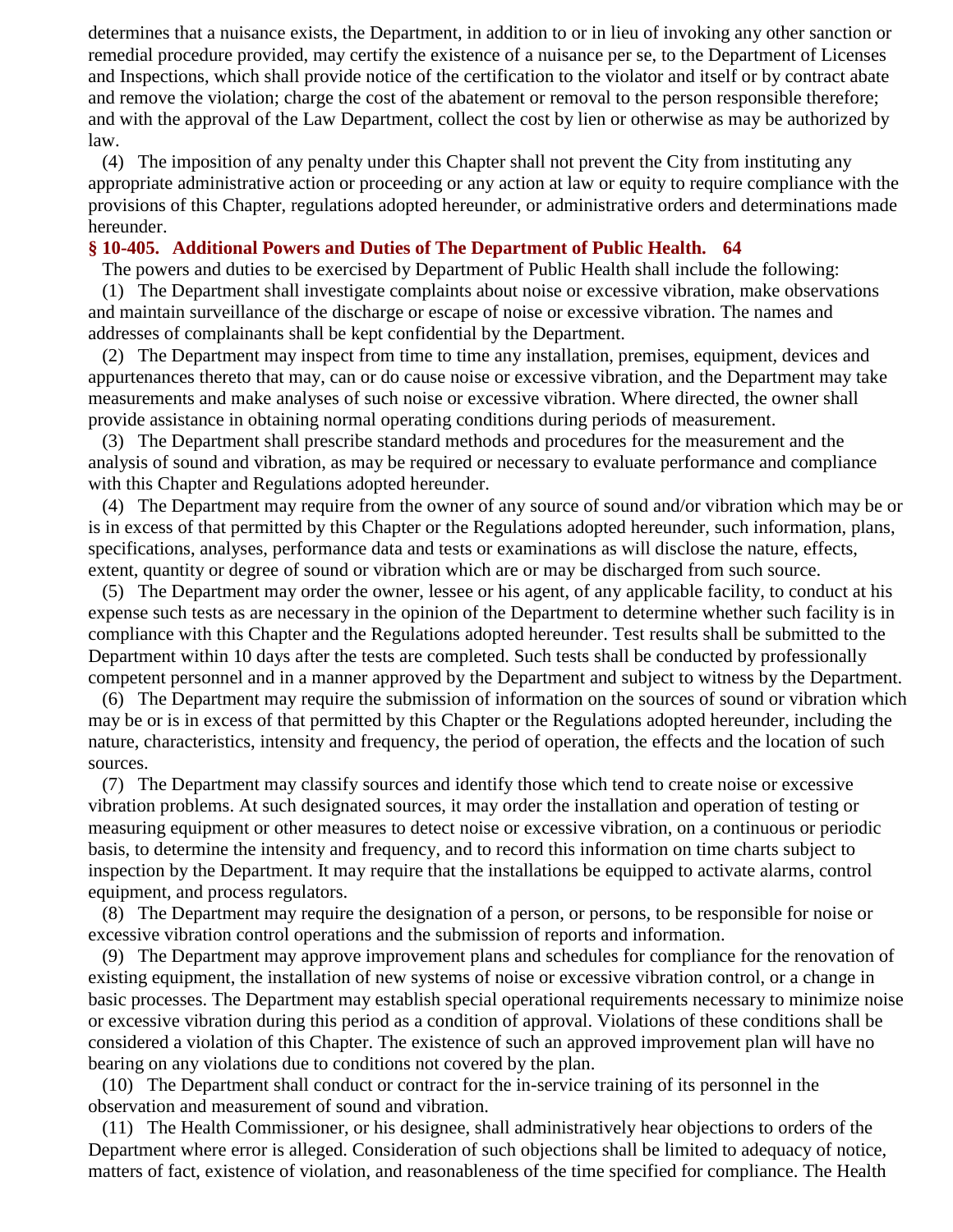Commissioner may sustain, modify or revoke any order where error is found to exist.

(12) The Health Commissioner, or his designee, may appoint such technical advisory committees as he deems necessary.

## **§ 10-406. Penalties. 65**

(1) The penalty for an initial violation of this Chapter is a fine of not less than one hundred (100) dollars and not more than three hundred (300) dollars.

(2) For a second violation within twelve months of a prior violation, the penalty is a fine of not less than two hundred (200) dollars and not more than four hundred (400) dollars.

(3) For a third violation within twelve months of two prior violations, the penalty is a fine of not less than three hundred (300) dollars and not more than five hundred (500) dollars.

(4) For a fourth, or subsequent, violation within twelve months of three or more violations, the penalty is a fine of not less than five hundred (500) dollars and not more than seven hundred (700) dollars.

(5) A violation of the same requirement shall be considered as a separate violation for each day the violation continues.

## **§ 10-407. Powers and Duties of the Board of Health. 66**

The Board of Health shall have the following powers and duties:

(1) to promulgate regulations, implementing this Chapter, preventing noise and excessive vibration, and limiting, controlling or prohibiting noise and excessive vibration from any sources. Such regulations may include, but are not limited to, the following:

(a) the intensity, frequency, duration and other characteristics of sound and vibration, the circumstances under which sound and vibration are permitted, and the degree of control required for sound and vibration;

(b) noise and excessive vibration and related actions which are prohibited;

(c) the types and kinds of control measures and actions, including specifications and/or performance requirements, which may be required to control or eliminate noise and excessive vibration;

(2) to promulgate regulations to establish objectives for the prevention of community degradation, due to noise and excessive vibration, to establish areas where objectives are applicable, and limiting, prohibiting, or otherwise controlling noise and excessive vibration. Such regulations may include, but are not limited to, the control or prohibition of acts that may cause sounds or vibrations prohibited by or in excess of that permitted by this Chapter or regulations adopted hereunder, including each and every means enumerated in paragraph (1) of this Section;

(3) to classify sources of sound and vibration by character, process, industry, cause, effects, or other reasonable system for the purpose of promulgating regulations requiring the application of measures to control and/or eliminate noise and excessive vibrations.

## **§ 10-408. Inspection. 67**

(1) The Department of Public Health is authorized to make inspections, including the requiring of information and reports, the taking of measurements, and the performance of tests, as necessary, to determine compliance with this Chapter and Regulations adopted under it. For this purpose, the Department is authorized to enter and examine any establishment, institution or private residence at all reasonable times, as provided by law.

Where the City of Philadelphia has jurisdiction, vehicles, ships and airplanes may be inspected by uniformed employees of the City of Philadelphia.

(2) Where the Department of Public Health is satisfied that any other governmental or private agency or industry requires compliance with standards which are at least equivalent to comparable City standards, that their inspection service is effective, that an acceptable level of compliance is maintained and that such compliance is required by inspectors approved by the Department, it may accept the result of such inspections in lieu of making its own inspections.

(3) The Department of Public Health shall continue to exercise any functions and perform any duties in administering and enforcing the provisions of any act of the Commonwealth of Pennsylvania which is not hereby affected and which is or may be vested in or placed upon the Department so long as such acts remain in force.

(4) The Department of Public Health shall cooperate with state and federal inspection agencies and the regional agency, when and if one is empowered to act; that duplication of inspection shall be avoided wherever feasible and consistent with the protection of the public; and that reciprocity between, and augmentation of, existing inspectional services shall be encouraged.